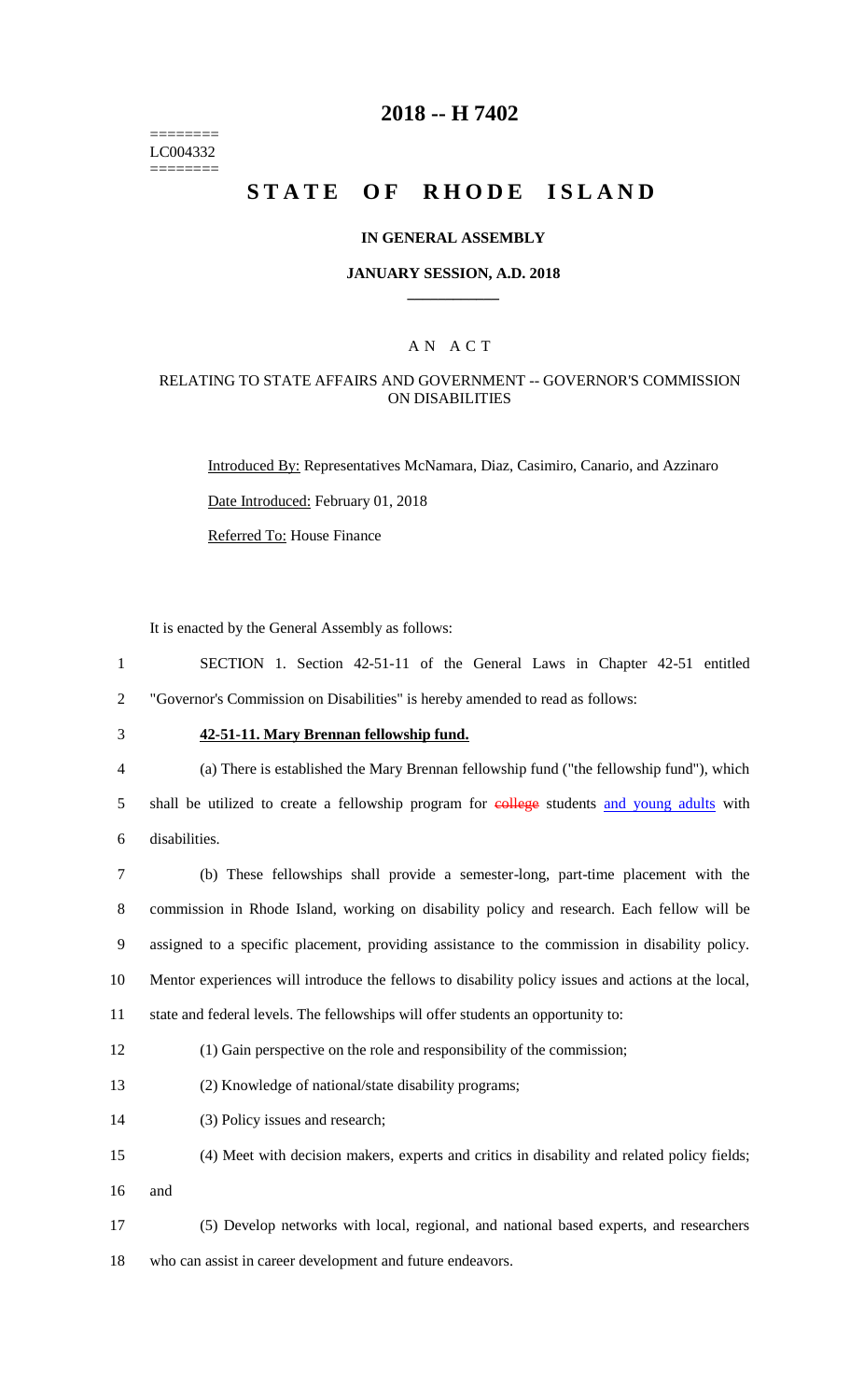(c) The commission will provide each fellow with a stipend of at least one thousand five hundred dollars (\$1,500) and reimbursement for authorized travel. 3 (d) This fellowship program is designed for individuals with demonstrated leadership and 4 expertise interest in policy and research affecting people with disabilities. Applicants must have: (1) Completed at least three (3) semesters of college-level study; (2) Be enrolled as a full or part-time student in an accredited college or university in Rhode Island; (3) Leadership ability; (4) The endorsement of a current/former supervisor/teacher; 10 (5) Approval on the part of the college/university to receive credit for the fellowship if 11 selected; and 12 (6) The ability to participate in the semester-long program in Providence for at least two hundred and forty (240) hours during the spring and fall semesters or in the summer. (e) The commission shall give preference in its selection of fellows to Rhode Island residents who are: 16 (1) College students Students and young adults with disabilities, and then to: (2) College students enrolled in a course of study in education and/or human services for persons with disabilities. 19 (f) The general assembly shall appropriate ten thousand dollars (\$10,000) for the fiscal 20 year ending June 30, 1998 and annually the sums it deems necessary to implement the purposes of this section. (g) The commission is authorized and empowered to receive donations and grants from sources including, but not limited to, the federal government, governmental and private foundations, and corporate and individual donors; these donations and grants to be deposited in the fellowship fund. The commission may create additional fellowships from available funds. SECTION 2. This act shall take effect upon passage.

======== LC004332 ========